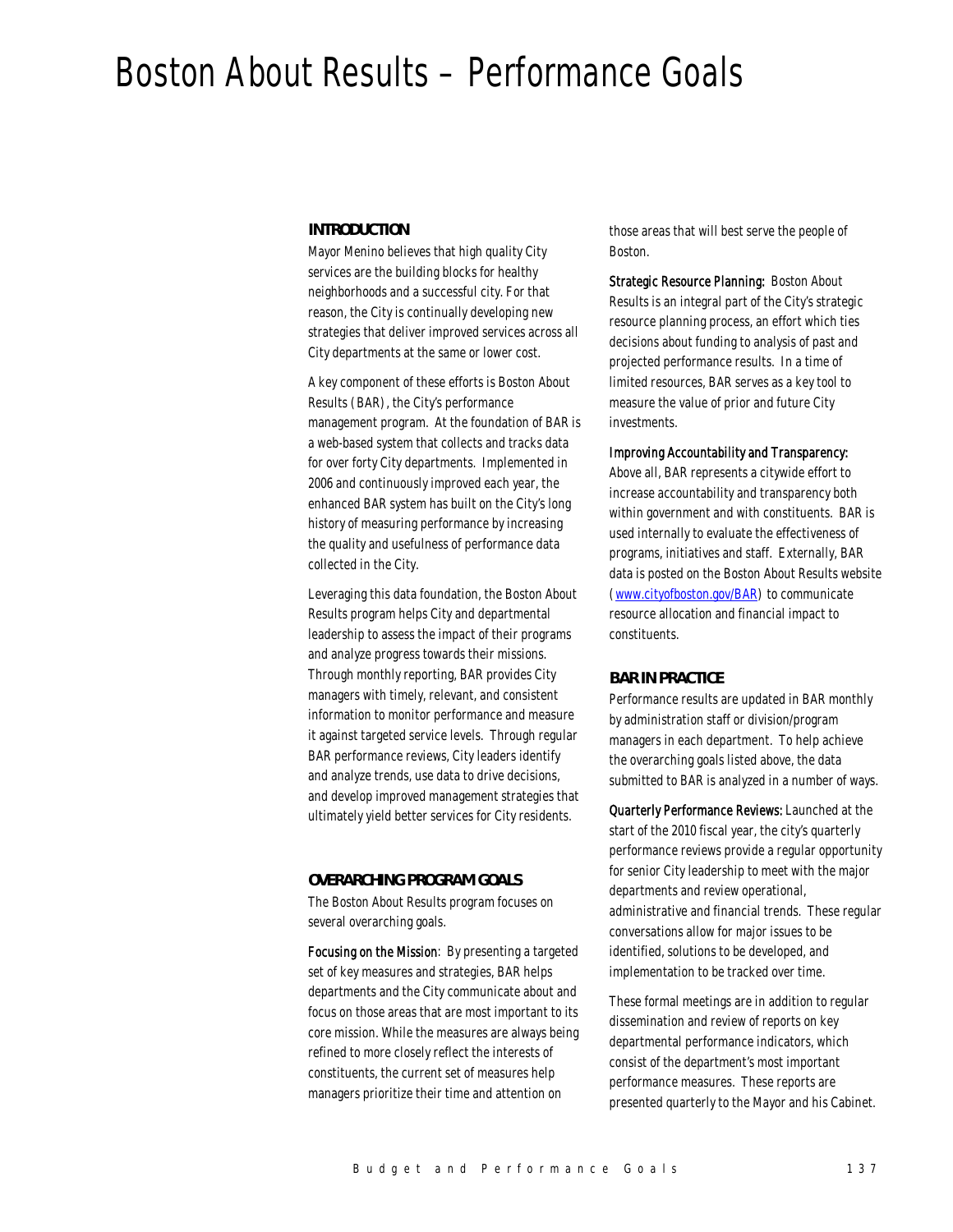Budget Development and Approval: Data from BAR is used in the budget development and approval process. Funding requests and projected service delivery outcomes are informed by prior year results and help frame a series of policy discussions held with the Mayor. Those discussions result in proposed budgets and corresponding performance targets.

Budget Accountability: Budget implementation follows City Council approval. Throughout the year, financial and operational performance is monitored against the established budget plan and expected service levels, utilizing monthly revenue and expenditure variance reports and data from BAR.

# *RECENT PROGRAM ENHANCEMENTS*

During last year's budget process, the City laid out several goals for the evolution of BAR during the 2010 fiscal year:

- Increasing the use of BAR data at all levels of City government;
- Enhancing on-line BAR materials;
- Tracking and communicating results of the American Recovery & Reinvestment Act (ARRA) on Boston.

Through the third quarter of FY10, significant progress has been made in reaching these goals:

Increasing the use of BAR data: Beginning with the fourth quarter of FY09, the City launched its new quarterly performance meetings. These meetings have provided an effective venue for identifying and addressing major operational, administrative and financial trends identified using BAR data. Among other issues, controlling trends in overtime and lost time (e.g., sick leave) have been major focuses of these meetings, with positive results. In response to similar challenges in these areas evidenced across multiple departments, the City has addressed these issues more efficiently through citywide trainings and the implementation of improved procedures.

| <b>Key Budget Dates/Requirements</b>                                                                                    |                                                                               |  |
|-------------------------------------------------------------------------------------------------------------------------|-------------------------------------------------------------------------------|--|
| <b>Action Required</b>                                                                                                  | <b>City Charter</b><br>(FY11 Dates)                                           |  |
| Departments proposed<br>budgets to Office of Budget<br>Management                                                       | No Requirement<br>(1/8/2010)                                                  |  |
| School Superintendent's<br>proposed budget to School<br>Committee on or before 1 <sup>st</sup><br>Wednesday in February | Ch. 613 Acts of 1987<br>(2/3/2010)                                            |  |
| Mayoral meetings with<br>Departments to discuss<br>funding, policy, and<br>performance                                  | No Requirement<br>(February - March)                                          |  |
| School Committee action<br>taken on budget on or<br>before 4 <sup>th</sup> Wednesday in<br>March                        | Ch. 613 Acts of 1987<br>(3/24/2010)                                           |  |
| Mayor's budget submitted<br>to City Council on or before<br>2 <sup>nd</sup> Wednesday in April                          | Ch. 190 Acts of 1982,<br>as amended by Ch.<br>701 Acts of 1986<br>(4/14/2010) |  |
| Public Hearings held prior<br>to budget adoption                                                                        | No Requirement<br>(April-June)                                                |  |
| City Council action on<br>budget on or before 2 <sup>nd</sup><br>Wednesday in June                                      | Ch. 190 Acts of 1982,<br>as amended by Ch.<br>701 Acts of 1986<br>(6/9/2010)  |  |
| Mayor's approval of budget<br>adopted by City Council on<br>or before July 1, 2010<br>(FY11)                            | No Requirement<br>(7/7/2010)                                                  |  |

Enhancing on-line BAR materials: In FY10, the City enhanced the BAR data available to the public on-line. In particular, based on user feedback, it redesigned the scorecards to more clearly highlight key information, added feedback functionality, and expanded web links to the scorecards to improve ease of use.

Tracking and communicating the results of ARRA on Boston: In FY10, the City created a scorecard dedicated to tracking investment from ARRA and its impact on Boston. That scorecard will be provided on-line for constituents to review.

Improving Measures: As part of the FY11 budget development process, BAR has been updated with improved measures across many of the City's departments. Through the budget process, each department is given the opportunity to revise its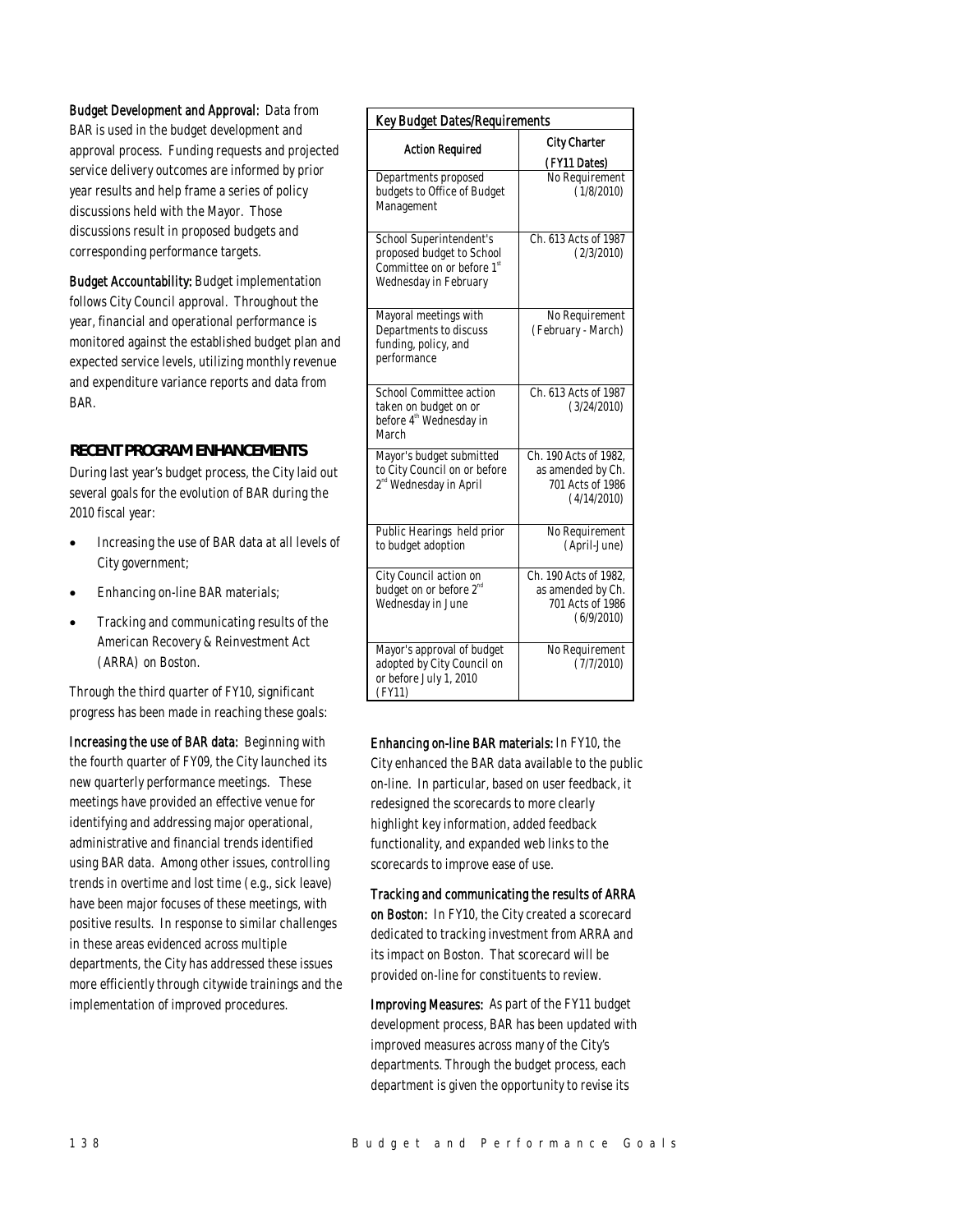measures to better reflect its strategies and gauge its performance. During the FY11 budget process, significant updates were made to the performance measures for several departments, most notably the Boston Public Schools.

#### *CONTINUAL IMPROVEMENT*

In FY11, the City will to continue to strengthen the Boston About Results program, extending its efforts from this fiscal year in several key areas.

Increasing the use of BAR data: In the upcoming fiscal year, the City will continue to expand the uses of BAR throughout its entire organization. At the senior level, the City intends to increase the number of departments participating in quarterly performance reviews and build off the rich analytical tool kit used in those meetings. At the department level, the City will develop BAR dashboards so that department managers can have access to BAR data and budget data in one convenient report.

Enhancing the On-Line BAR Materials: By the start of FY11, the City expects to have improved scorecards on-line for the Boston Public Schools. In addition, over the course of the next fiscal year, the scorecards will be enhanced to link strategies and measures more clearly.

Further Integration of Data from Citywide Management and Financial Systems: The City will expand the integration of data from the Constituent Relationship / Work Order Management system with the BAR system; additionally, the City will explore linking reporting tools between other citywide management and financial systems and BAR, including PeopleSoft and the Automated Permitting Information System.